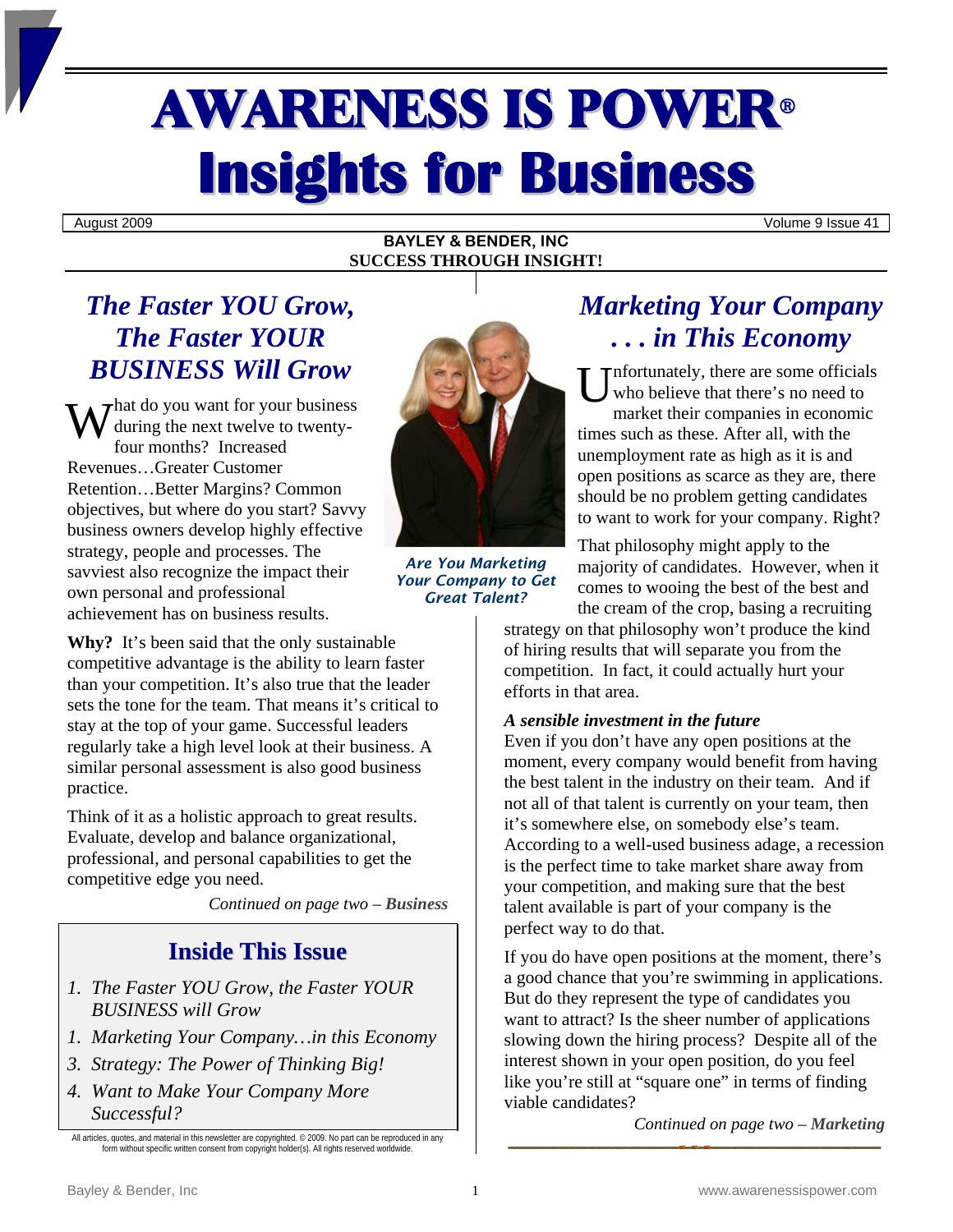### *Continued from page one – Business*

Leading others and your business is only part of the picture. As a leader, the most important person you lead is YOU. Mastering SELF LEADERSHIP

enables you to most effectively lead others.

How much of your personal wealth is tied up in your business? If the



answer is much, most or all, it's even more critical to incorporate personal development into your strategy. YOU are the most critical ingredient in your personal and business success formula and you can't afford to skimp on your own development.

**How to Begin –** How do you become a better entrepreneur, salesperson, manager, or leader? The answer is…Become a Better YOU.

Define your ideal. You might include traits such as visionary, influential, makes tough decisions, great delegator, etc. While these characteristics are important, you might also include balanced lifestyle, well-read, works hard and plays hard, makes time for what's important, and other behaviors. Although not specifically business related, these traits characterize the individuals we most admire.

*Next*, look at your leadership performance in the following categories: Ability to Influence, Time Management, People Management, Selling Skills, Personal Productivity, and Ability to Delegate.

*Finally*, look at where you stand personally. Consider the following areas: Financial, Business/Career, Mental, Social, Physical, Beliefs & Values/Spiritual, and Family.

What are your results compared to your capabilities? Do you like what you see? Are there gaps? What if you improved only one or two areas by 10 to 20%? How would that impact your business? Studies show that it can be significant.

**What Next? –** To HAVE you must first BECOME. For instance, to have a seven-figure income, you must first become a person with the skills and capabilities worth someone paying you that amount. To have a great relationship with your spouse and children, you must become someone they see as worthy of the relationship.

To have a single digit golf handicap, you must

*Continued on next column –*

become a golfer with the skills, discipline, and mental attitude required for that level of play.

When setting goals, people focus most of their attention on what they want to have. They want to earn more money, lose weight, have greater respect from their staff, develop a new product, etc. Rarely do they think about what they have to change about themselves, or become, to meet their goals. However, once people change their focus to achieving goals, they more easily attain what they want to have.

Start with the end in mind…what personal improvements would make you more successful? What positive behavior change is necessary for you to get the results you desire? What is your process for setting and achieving your objectives? What specific knowledge and skills must you develop? What do you need to become? Finally, what new and different perspectives might help you accomplish more of your goals?

**The Last Word –** Succeeding in business requires a vision combined with the passion and commitment to pursue that vision. It also requires a willingness to change, to learn, to become, and to take calculated risks. Your belief in yourself and your ability to achieve influences how you deal with others and ultimately your business results. Speed is of the essence. The faster YOU grow, the faster YOUR BUSINESS will grow.

Reprint permission granted by author *Allison Darling, President of Management*Concepts*, Inc.* 

#### *Continued from page one – Marketing*

Marketing your company for the purpose of finding the very best talent in the industry should not be considered a cost, despite current economic conditions. Quite the contrary  $-$  it's a sensible investment in the future. After all, the economy will rebound eventually, and when it does, top talent will be seeking better opportunities to advance their career. You want those candidates to see your company as an attractive option.

Those companies that are positioned correctly once the rebound begins will also be better able to take the most advantage of it. Marketing yourself not only ensures that the best candidates will want to work for you now, it also ensures that they'll feel the same way once they have more options at their disposal.

*Copyright protected, Sorrell Associates, LLC all rights reserved worldwide. ©Gary Sorrell – NewsletterVille.com*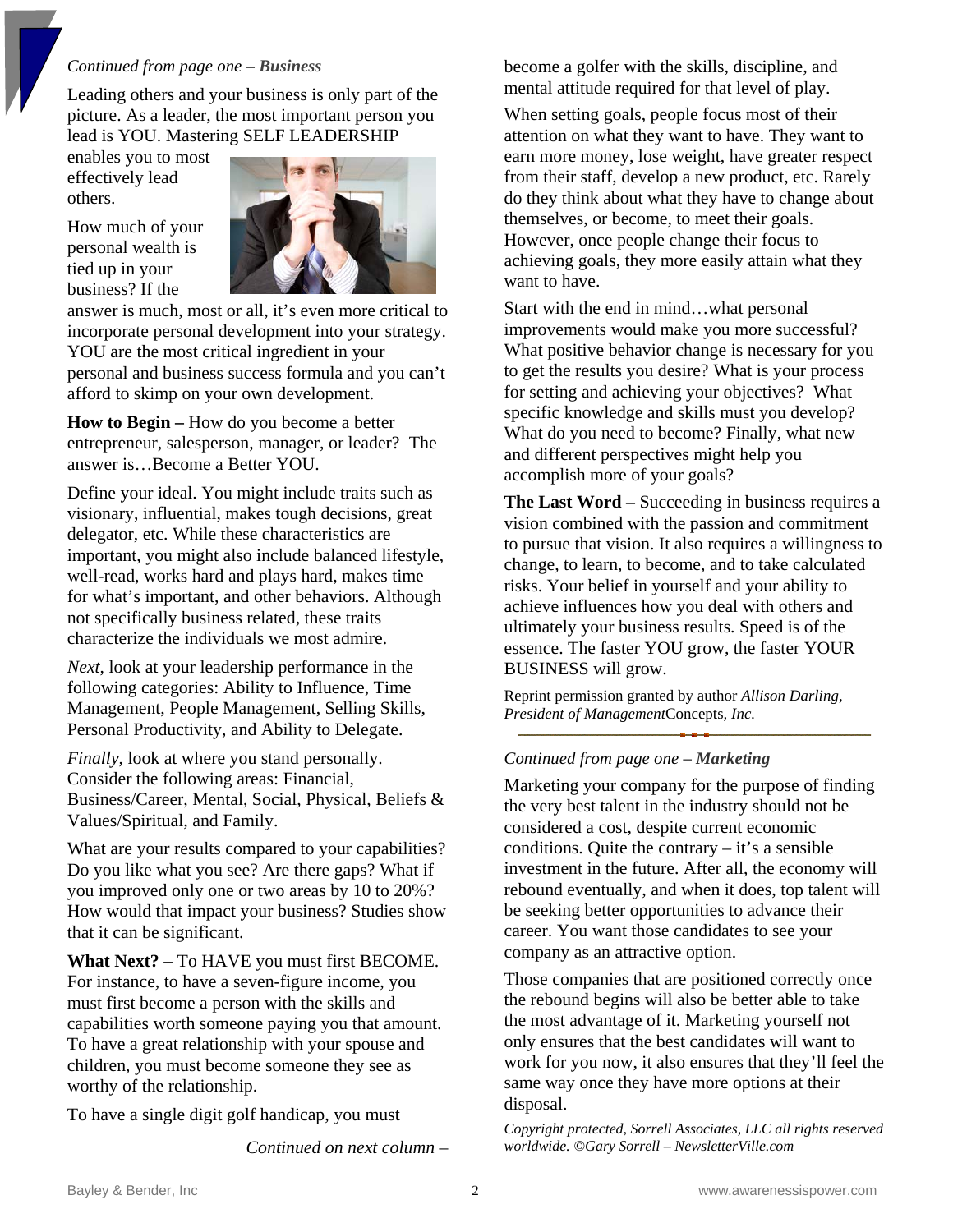## *Strategy: The Power of Thinking Big!*

smart guy once told me that if I wanted to be successful, the first A smart guy once told me that if I wanted to be successful, the first<br>thing I had to do was hang out with the most successful people I could find. That was good advice twenty five years ago and it's still good advice today. If you have a small business that you want to grow,

you need to watch other companies and other people who have paved the way for you to follow.

Many people have great ideas for their business yet few have a means of turning those block buster ideas into cash. If you're going to be



successful you have to find a way to put some feet under that creativity and that's where strategy becomes important. A good strategic plan puts *everyone* to work on your goals; employees, suppliers, clients and even your banker know what their role is in building your business.

I have a Pleasanton based client who came to me several years ago and asked me to find a buyer for his company. He told me he was tired and his business wasn't going anywhere. It wasn't fun for him and at 42, he was already burned out. Profits were way down and the revenue had been flat for several years. In talking with his staff, I found they were lacking direction, quite lethargic and very content with the status quo. The strange part was that this was a young group who should have had more energy than a pack of puppies.

I dragged them kicking and screaming to our learning center in San Ramon for a two day planning session. When we began to look for key opportunities the lights started to come on and when we formulated an achievement plan the excitement started and when we turned our ideas into action plans the whole room erupted. The energy and passion was back and driven by a solid plan where everyone understood the goals and what role they played in the process.

Now into their third year of building and following their strategic plan, the company is working on a multi-million dollar growth plane and has enjoyed double digit profits for the third straight year. The owner talks about playing at the top of his game and if you wanted to buy his company today, you'd have to come with a whole wheelbarrow full of cash.

Good business strategy is not just about thinking big, it's about getting big. What are you waiting for?

*Ed Jenks is CEO of The Jenks Group, a California Consulting Company that specializes in strategic planning and executive development. [www.thejenksgroup.com](http://www.thejenksgroup.com/)*

*"The goals you set for yourself and the strategies you choose become your blueprint or plan. Strategies are like recipes: choose the right ingredients, mix them in the correct proportions, and you will always produce the same predictable results."* 

~ Charles J. Givens



### **BOOK OF THE MONTH**

#### **RECHARGE Your Sales Career**

The advice you'll find in this book will make a dramatic difference to what you'll earn over the next five, ten, or fifty years.

#### *The 8 Topics Covered are:*

- 1. Taking Control Of Your Career
- 2. Give Meaning To Your Goals
- 3. Creating Confidence
- 4. Setting Motivational Goals
- 5. Managing Your Time
- 6. Eleven Time Management Tips
- 7. Becoming Efficient
- 8. Keeping Your Eyes On The Road

[Click here](http://www.carlhenrybooks.com/e-book-1/) or copy and paste the link to your web browser [www.carlhenrybooks.com/e-book-1/](http://www.carlhenrybooks.com/e-book-1/)



### eHow

Learn how to do just about everything, including many selections on Business, at eHow the world's most popular place to find How To instructions.

Check it out at [www.ehow.com/](http://www.ehow.com/)

Don't miss next month's issue. Subscribe now!

### AWARENESS IS POWERü *Insights for Business*

**2024** Powder Mill Rd Silver Spring, MD 20903

Tel: 301-439-8317 E-mail: [aip@awarenessispower.com](mailto:aip@awarenessispower.com)

Visit Our Web Site at: [www.awarenessispower.com](http://www.awarenessispower.com/)

12 **Issues For Only \$97**